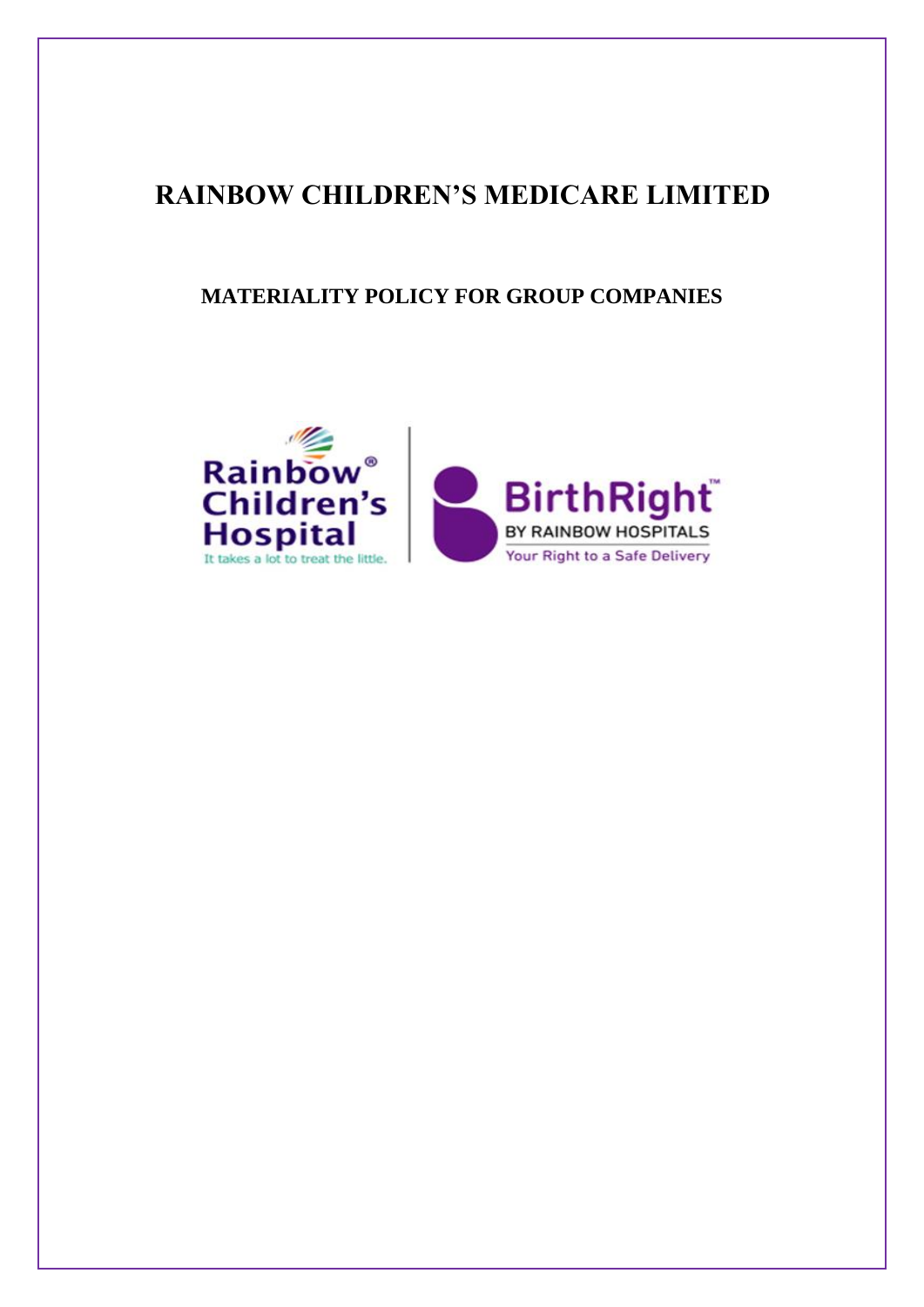

#### **MATERIALITY POLICY FOR GROUP COMPANIES**

#### **Introduction**

This document has been formulated to define the materiality policy for identification of the Group Companies of Rainbow Children's Medicare Limited (the "**Company**") in terms of the disclosure requirements under Schedule VI of the Securities and Exchange Board of India (Issue of Capital and Disclosure Requirements) Regulations, 2018, as amended ("**SEBI ICDR Regulations**").

This materiality policy for group companies ("Policy") shall be effective from the date of its approval by the Board of Directors of the Company or its committee thereof.

In this Policy, the term "**Offer Documents**" shall mean the Draft Red Herring Prospectus, the Red Herring Prospectus and the Prospectus and any addendum or corrigendum thereto to be filed and/or submitted by the Company in connection with the proposed initial public offering of its equity shares with the Securities and Exchange Board of India ("**SEBI**"), the Registrar of Companies or the stock exchanges where the equity shares of the Company are proposed to be listed, and any other regulatory authorities, as applicable.

#### **Materiality policy for Group Companies**

In terms of the SEBI ICDR Regulations, the term 'group companies' includes (a) such companies (other than promoter(s) and subsidiary(ies)) with which the relevant issuer company had related party transactions during the period for which financial information is disclosed in the relevant Offer Document, as covered under the applicable accounting standards, and (b) any other companies as considered material by the Board of Directors of the Company.

Accordingly, for (a) above, all such companies (other than the promoter and any subsidiary) with which there were related party transactions during the periods covered in the Restated IND AS Consolidated Financial Statement, as covered under the applicable accounting standards, shall be considered as Group Companies in terms of the SEBI ICDR Regulations.

In addition, for the purposes of (b) above, a company (other than the promoters, subsidiaries and companies categorized under (a) above) shall be considered 'material' and will be disclosed as a 'Group Company' in the Offer Documents, if such companies (i) currently form part of the Promoter Group; and (ii) transacted with the Company in the most recent financial year, which transactions, individually or in the aggregate, exceeded 5% of the total consolidated restated revenue from operations of the Company, in the most recent financial year, as per the Restated IND AS Consolidated Financial Statement.

Information about the Group Companies identified based on the above approach shall be disclosed in the Offer Documents in accordance with the SEBI ICDR Regulations.